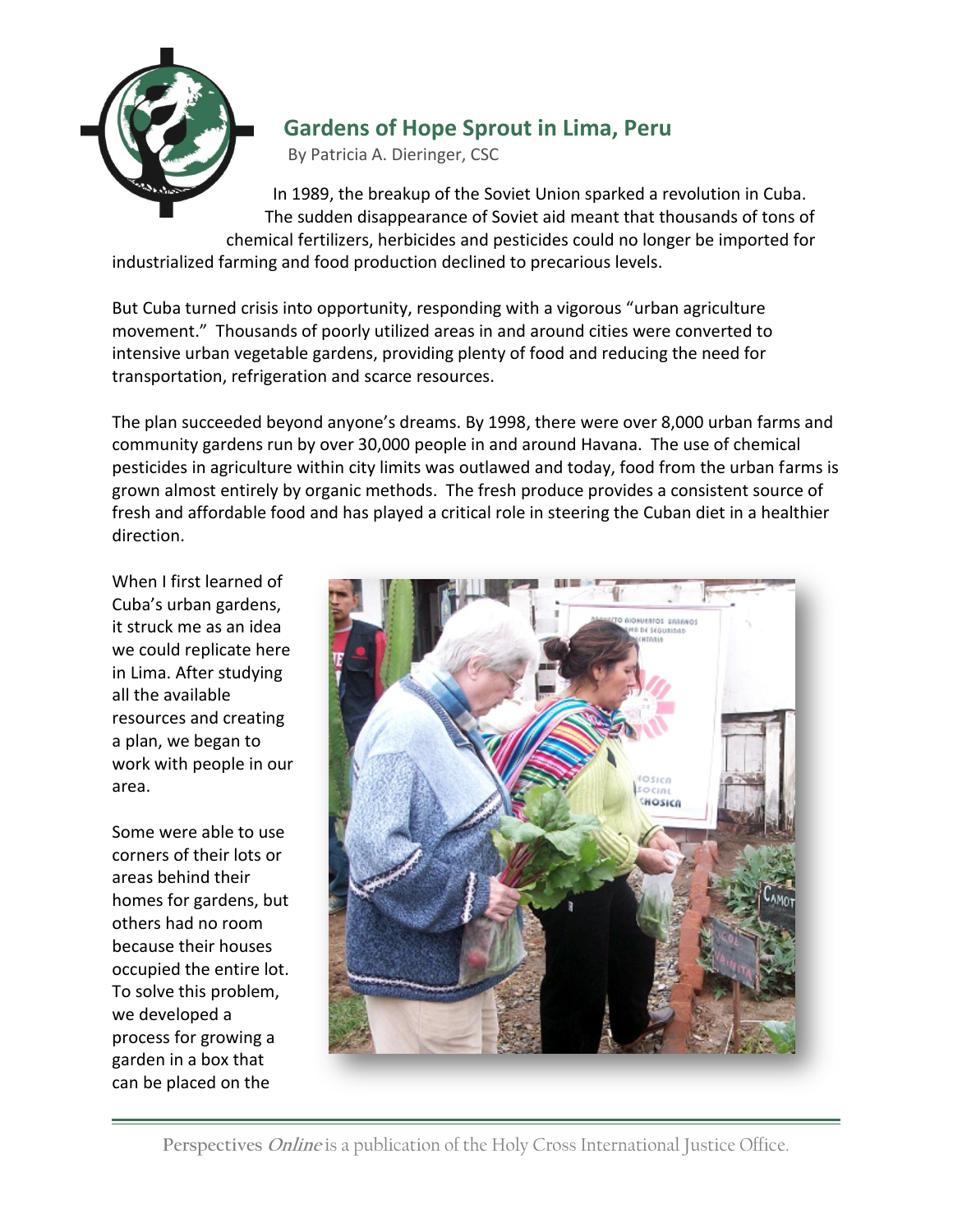roof or in some other area of the home that has plenty of sun.

Our project has three components:

- 1. Educational course work that includes reflections on nature, basic organic gardening skills and nutritional information;
- 2. Practical application of the course work in a demonstration plot; and
- 3. Finally, application in the home gardens.

Another important aspect of the project is that the participants become "promoters" after completing the program. That is, they themselves invite others to join



in, and teach the course work themselves using the demonstration plot. This way, we are able to increase the number of people who can take part in the project, while conserving the resources of Catholic Charities.

How well is this working? So far, 16 organic gardens have been created and families are experimenting with "sausage sacks" that hang on the walls, producing leafy vegetables. An obvious outcome is that fresh produce has become more accessible; this in turn has improved



the health of both children and adults. Families have become more resilient due to food self-reliance.

We've also had unexpected results. Gardeners have been able to sell vegetables from the demonstration plot and extra food from their gardens at very good prices since everything is organic. Compost and worm humus from the demonstration plot is also being sold. In some cases, other plants and trees